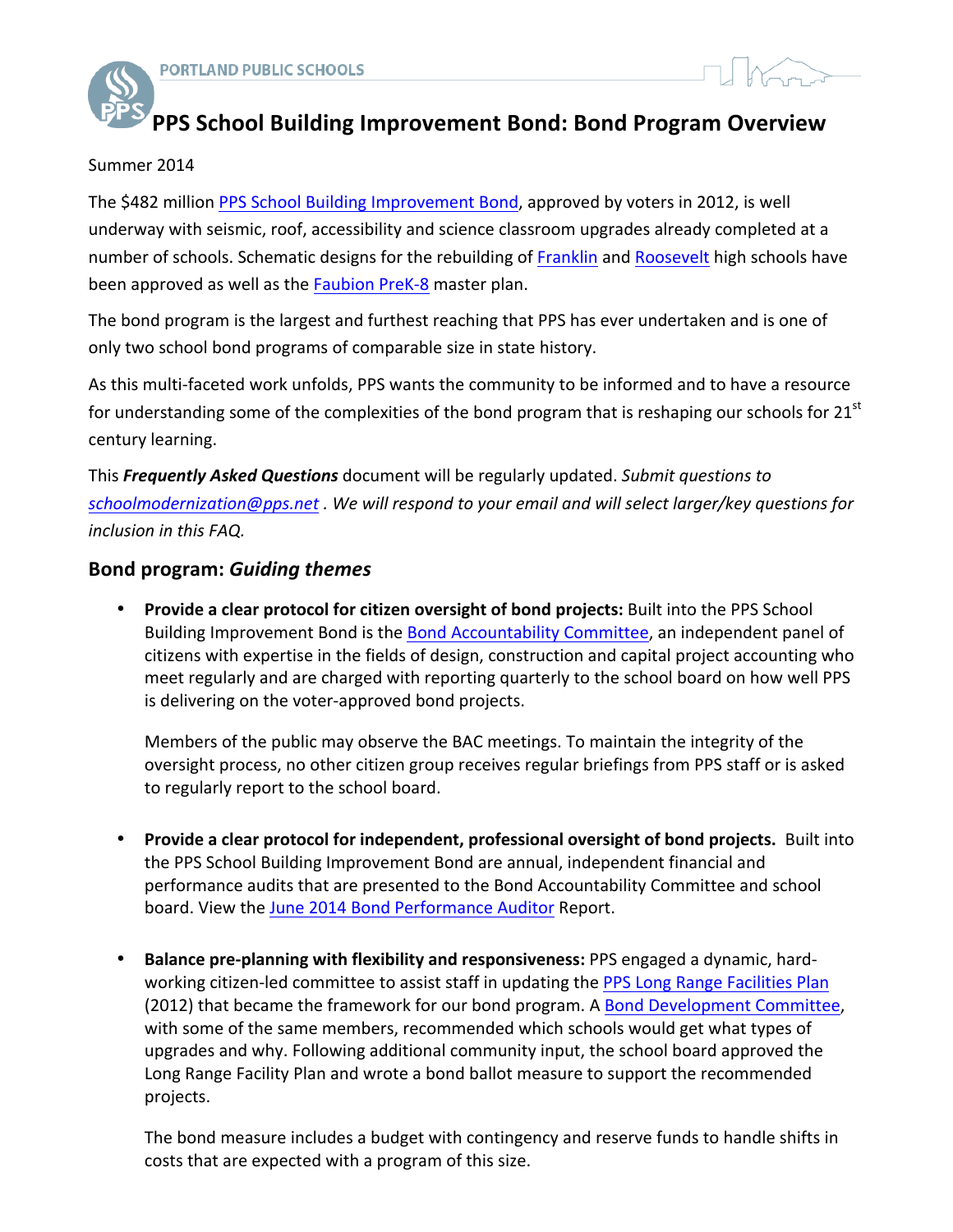The budget also provides some flexibility, not only for cost increases but also to be able to respond to what – within reason - our community wants in its schools. Community aspirations cannot be fully articulated ahead of time. For example, there is greater focus on career learning in our comprehensive high schools now than when the bond measure passed. Because of financial discretion written into the bond, PPS has been able to respond with updated high school designs.

• Balance community input with the need to get the rebuilding work done: The PPS bond program has included deep and diverse community engagement from the start. This has included the citizen-led committees that worked with PPS staff to update the Long-Range Facility Plan and helped develop criteria that PPS used to choose which schools to upgrade first and why.

In addition, the community, partners and staff at each of the three high schools and one PK-8 school that are being rebuilt have extensive opportunities to help shape the design of their new school.

When the school board approves the schematic design for each project, community involvement narrows. This is when the architects, contractors and project managers get down to building the school the community has helped design.

• Value consistency and equity while meeting the needs of individual schools and students: Portland Public Schools is a system of schools that strives for a shared level of quality, rigor and offerings for students. Applying that value to the bond, the bond process identified a set of upgrades, such as seismic strengthening and more accessible buildings, that every school should have and set about doing that work first at the schools most in need.

However, PPS also strives to identify and respond to the needs of individual students as a proven strategy to raise achievement and close the educational opportunity gap. So, for example, the schools that are being rebuilt will have some variation based on the needs of students at that school and that school community's vision, interests and partnerships. Both Roosevelt and Franklin high schools will have significant career learning spaces, for example, but a special focus at Franklin is health sciences and a special focus at Roosevelt is writing and publishing. 

At the same time, the spaces in rebuilt buildings must be adaptable over time to adjust to changes in student and teacher needs, career pathways, staff expertise and partnership opportunities.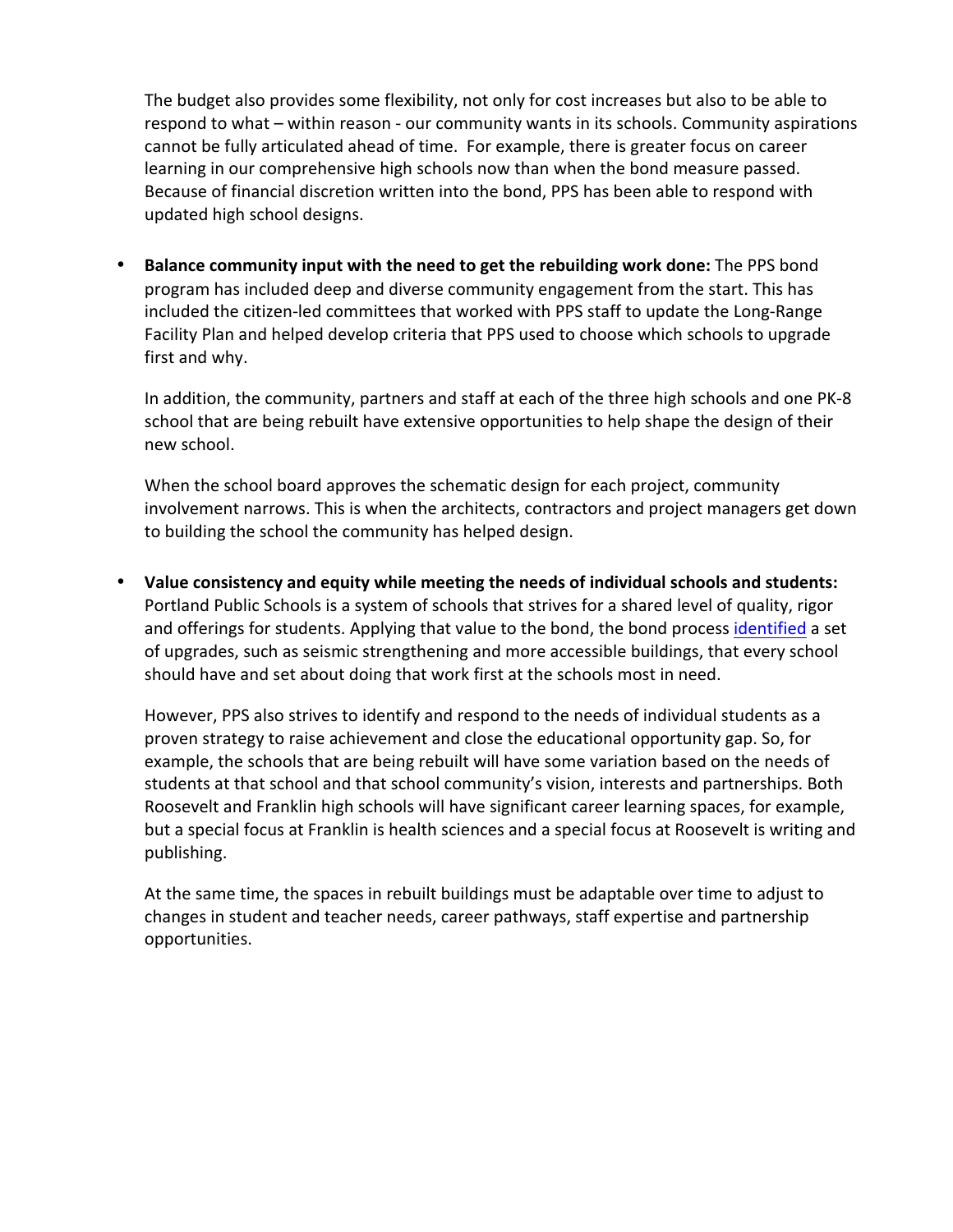# **Frequently Asked Questions and PPS Answers**

# What is the budget for the whole bond program?

The original bond program was \$482 million. So far, \$18 million in funding has been added from various sources:

| Bond Program Resource Summary (6/1/14) |                |
|----------------------------------------|----------------|
| <b>Original Bond</b>                   | \$482,000,000  |
| <b>State Seismic Grant Funds</b>       | \$1,500,000    |
| <b>Grant Matching Funds</b>            | \$910,407      |
| <b>State Energy Efficiency Funds</b>   | \$801,810      |
| <b>Bond Premium</b>                    | $$13,870,119*$ |
| Concordia University                   | \$114,738      |
|                                        | \$499,197,074  |

\* Resulting from the first bond sale; may be less (or more) following **subsequent bond sales**

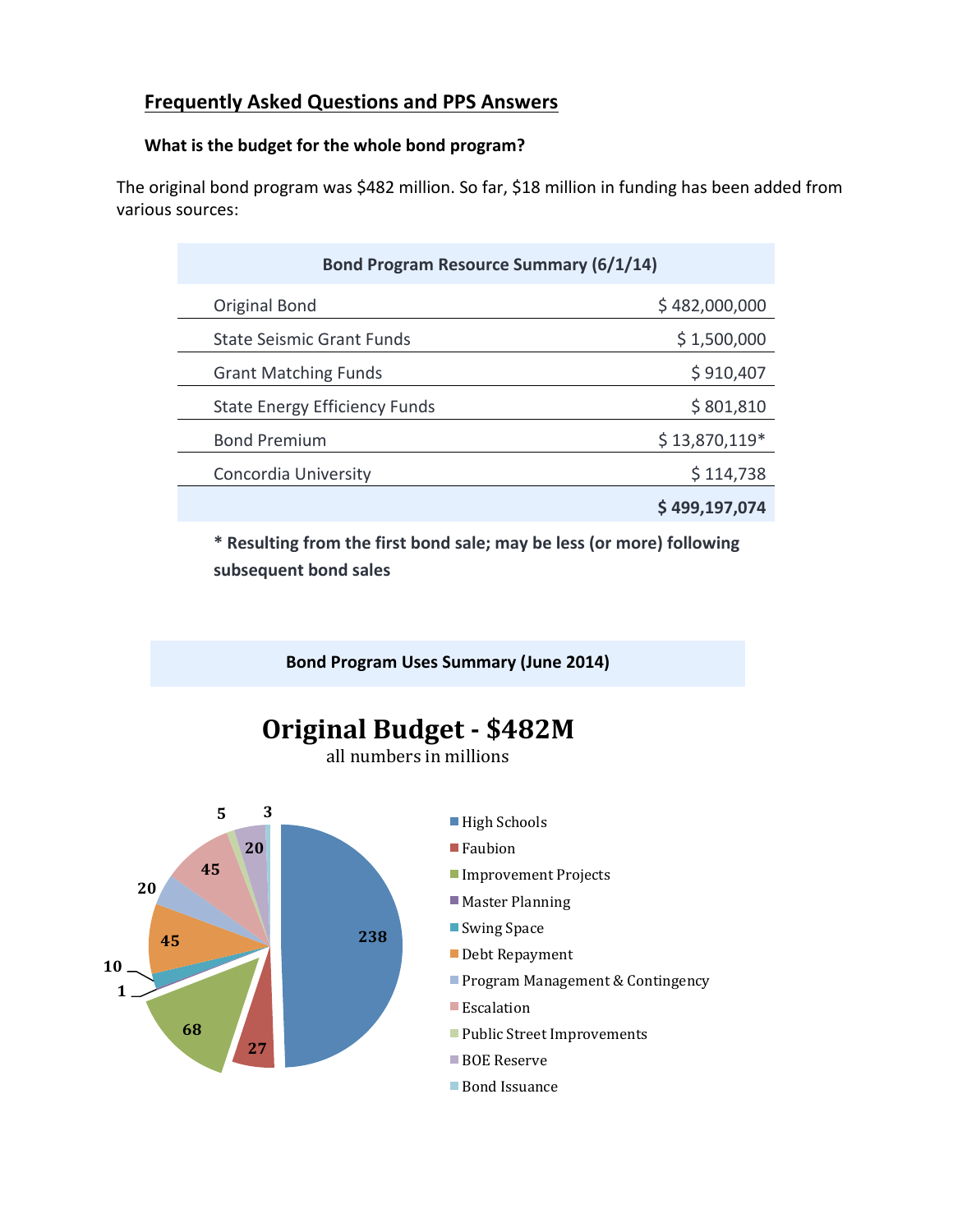#### **Current Budget - \$499M**



- o In some cases, additional funds like the state grant made it possible to take on an additional project, such as the full seismic retrofit completed at Alameda Elementary School in summer 2013.
- $\circ$  In other cases, changes made to a project required a budget adjustment. See the Franklin High School example in the high school budgets question below.

PPS staff reports to the school board about the status of each project and its budget monthly. The Bond Accountability Committee reports to the board quarterly and financial and performance auditors report annually.

# Why did PPS decide to build comprehensive high schools for higher enrollment than originally **planned?**

In November 2013, the school board decided to use bond reserves to increase the size of the high schools to reflect updated enrollment projections and expected growth in the Portland area. The bond will now design each high school to serve 1,700 students.

PPS based the original capital bond program on the Long Range Facilities Plan, approved in spring 2012. That plan, based on projections at the time, called for high schools that could each serve 1,500 students.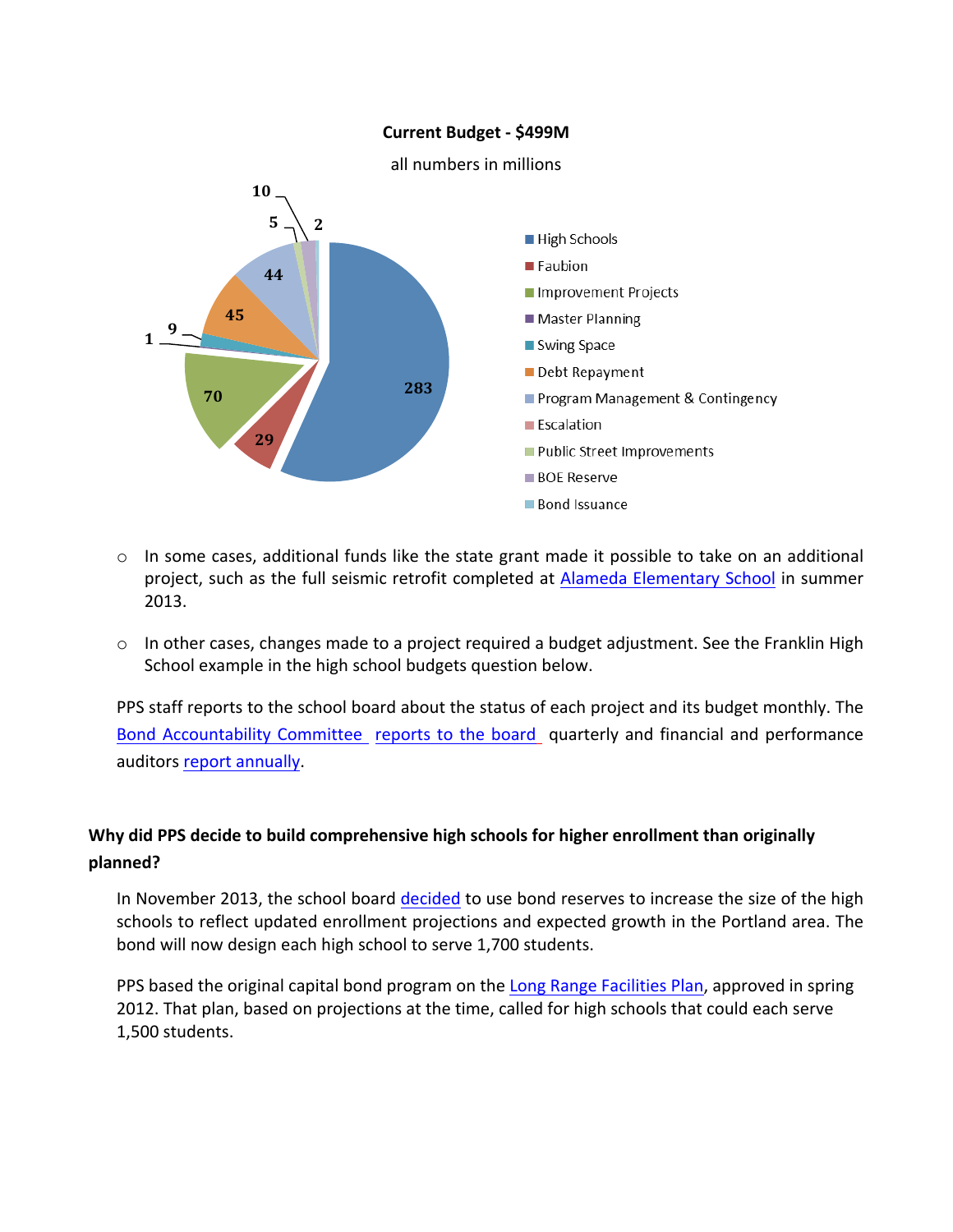#### Why and how have the budgets for rebuilding the high schools increased?

The budgets for rebuilding the high schools have grown due to:

- $\circ$  An increase in projected enrollment, requiring larger buildings.
- $\circ$  The desire to make more classes per day available to students, requiring more classrooms.
- $\circ$  The recent ability to hire more teachers and reduce class size, also requiring more classrooms.
- $\circ$  The opportunity for educators, students and community members to more specifically define their needs than was possible when the bond was in the proposal phase as a ballot measure.
- $\circ$  Increases in construction costs.

For example, Franklin High School:

- $\circ$  **November 2012**: Franklin was originally planned for 1,500 students. Cost: \$85 million
- $\circ$  **November 2013**: The school board used new enrollment and growth projections to approve increasing to 1,700 students. Cost: \$4.5 million from bond reserves. (Total: \$89.5 million)
- $\circ$  **June 2014**: The school board approved the Franklin schematic design that further increased the school size. Cost: \$8 million from funds set aside for construction inflation cost escalation. (Total: \$97.5 million)

At this time, the school board is considering ways to add more classrooms to Franklin, Grant and Roosevelt which, if approved, will further increase project costs.

#### **Is the budget allocation for the three high school projects equitable?**

Yes. PPS is using two documents to guide design and hence budget parity in the modernized schools. Using these documents for guidance, staff and the school board have taken considerable care to equitably apply to all of the high schools any refinements that have been made during the design process to the size, configuration and budget for each school.

The Long Range Facilities Plan, the basis of the 2012 bond, envisioned modernized high schools with a common set of features, such as a mix of classroom, hands-on and career learning spaces and such public spaces as a theater and a student commons. The Education Specifications created a framework for how the PPS academic program is translated into classrooms and common spaces. 

At the same time, parity does not mean identical.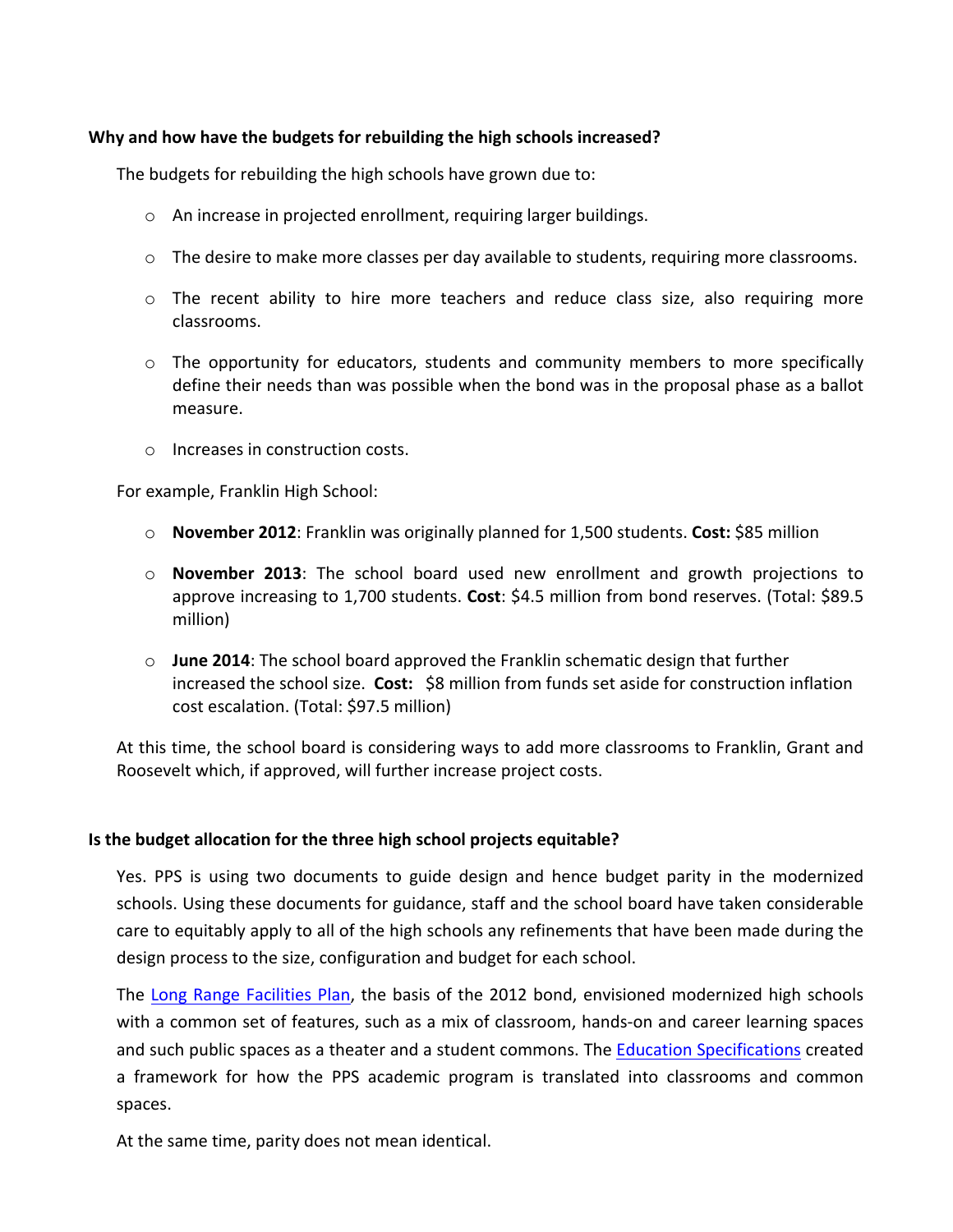As referenced in the guiding themes at the beginning of this document, PPS seeks a balance between equitable learning spaces and buildings designed to meet the individual needs and interests of students in specific school communities.

#### How is PPS deciding how large to build the high schools?

PPS is using several factors:

- $\circ$  Projected enrollment and the square footage needed to fit that number of students.
- $\circ$  Desired class size, which helps determine how many teachers and how many classrooms are needed.
- $\circ$  How many of the rooms are expected to be in use at any given time. PPS is planning for 100 percent utilization of classrooms.
- $\circ$  How many and what size of support spaces (labs, library, cafeteria, meeting space, offices, etc.) are needed to support the projected enrollment.
- $\circ$  Each school's master schedule that, for example, sets how many sections of the Freshman Humanities class will be offered in a teaching day and at what times.

Some of these factors, such as the desired number of classes each student should be able to take or the desired class size, are defined at a district level and are largely consistent across schools.

Other factors such as the school's master schedule, vary by school based on the needs and interests of each student body, and can result in different demands for classroom type and number.

For example: Currently, Roosevelt students enrolled in Algebra take one period of Algebra and one period of Algebra support, while Franklin students enrolled in Algebra do not take the additional support period. As a result, Roosevelt needs more general education classrooms to accommodate more students in longer core curriculum classes. As needs change over time, classrooms will be used in different ways.

Extensive discussion with PPS educators and school communities about the use of space in our high schools led the Portland School Board in May 2014 to explore adding more classrooms and related support spaces. The discussion is driven by the desire to increase the number of credits students can earn over their high school career, lower the teacher to student ratio, and link related classroom usage and teacher planning periods where feasible.

Decisions that come out of this discussion will further influence high school designs.

# What has PPS done to manage costs while balancing the longevity and functionality of the **buildings?**

PPS anticipated the need and defined guidelines for balancing cost with longevity and functionality in the Long Range Facility Plan Guiding Principles (Pages 16-18) Examples include: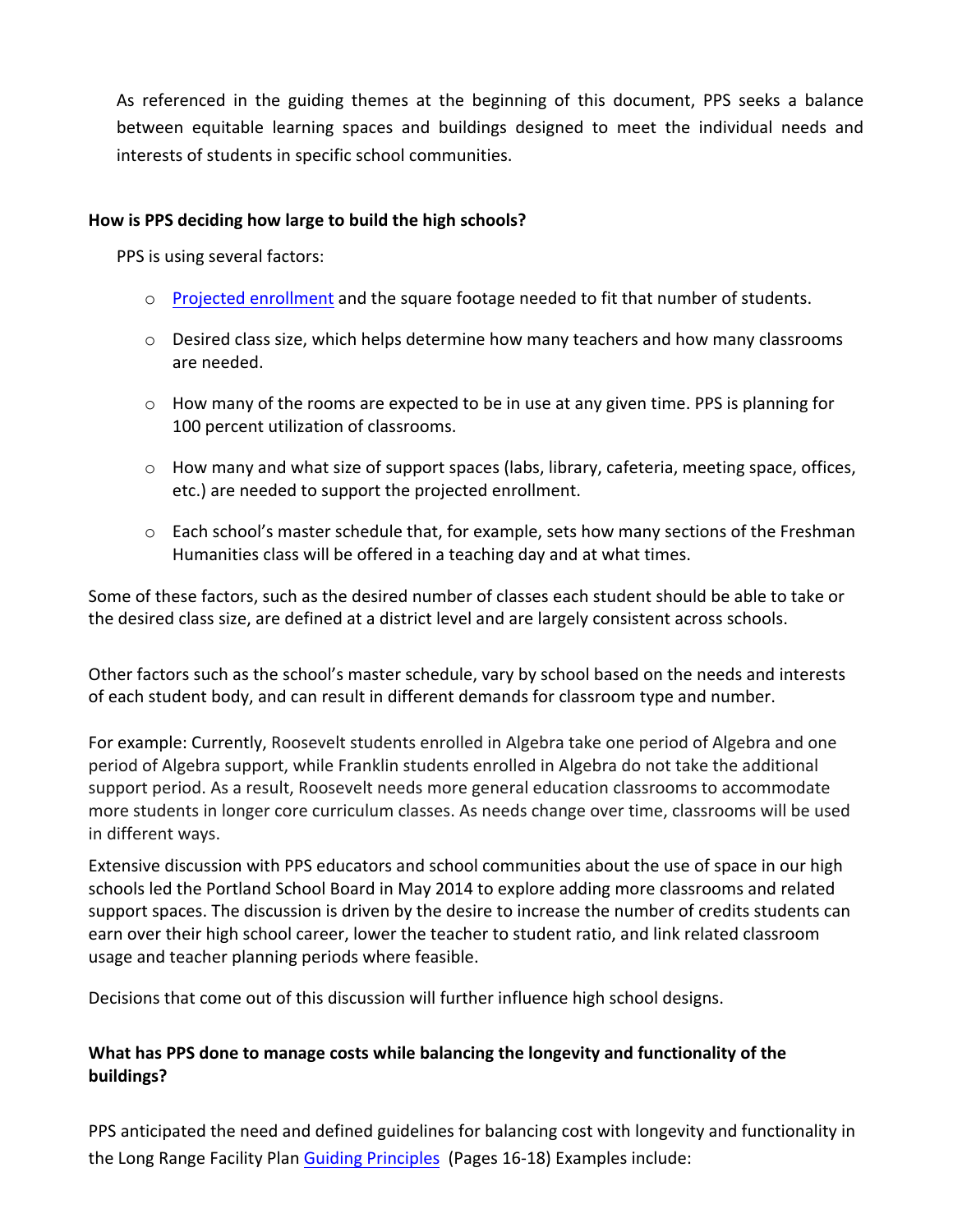- o **Manage costs and longevity**: Selection of cost-effective yet durable materials in such key areas as flooring, roofing, plumbing, etc.
- $\circ$  **Functionality**: A balance of standardized teaching and learning spaces (for example, classrooms of a certain size) with a variety of other learning spaces, such as extended classroom space and commons areas, all with an eye toward flexible use over time.
	- $\circ$  **Sustainability:** The building industry uses a widely recognized ranking system to measure the sustainability of a building over time. PPS is using a minimum standard of LEED silver for the buildings, such as the high schools, that are being modernized and a minimum standard of LEED gold for buildings, such as Faubion PK-8, that will be replaced with new construction.

## **Why are PPS and the City collaborating on student transportation projects at bond schools?**

 $\circ$  Many public and private improvement projects include requirements to construct related transportation improvements as a part of the work. PPS and the City have agreed the City will design and construct any required transportation projects in the City's right-of-way. PPS provided \$5 million in bond funds to the Portland Bureau of Transportation (PBOT) as the total cost of PPS' commitment for these projects. Our agreement prioritizes student transportation safety projects required as conditions of permit approvals associated with schools receiving full modernization (Franklin, Grant and Roosevelt High Schools) or replacement (Faubion PreK-8). Other summer improvement project school sites may also be included, as funds allow, and receive transportation improvements that support safe walking and biking to school.

#### How can I remain involved in the bond projects as they unfold?

PPS offers numerous opportunities for public involvement in the bond projects:

- $\circ$  A citizen Bond Accountability Committee (BAC), chartered to review bond projects and offer advice directly to the school board, meets quarterly. Citizens may attend and observe these public meetings.
- o Each school that is being rebuilt or replaced has a community-based Design Advisory Group that provides input to the architect on the project. (Example: Design Advisory Group charter for Roosevelt.)
- $\circ$  When the schematic design for a bond project is approved by the school board, public involvement narrows so that the work of finalizing architectural drawings and preparing for construction can be done.
- $\circ$  PPS staff gives monthly written and quarterly oral reports to the Portland School Board on bond project progress. The board meeting schedule and agendas are shared with the public and available on the school board website. The meetings include time for public comment.